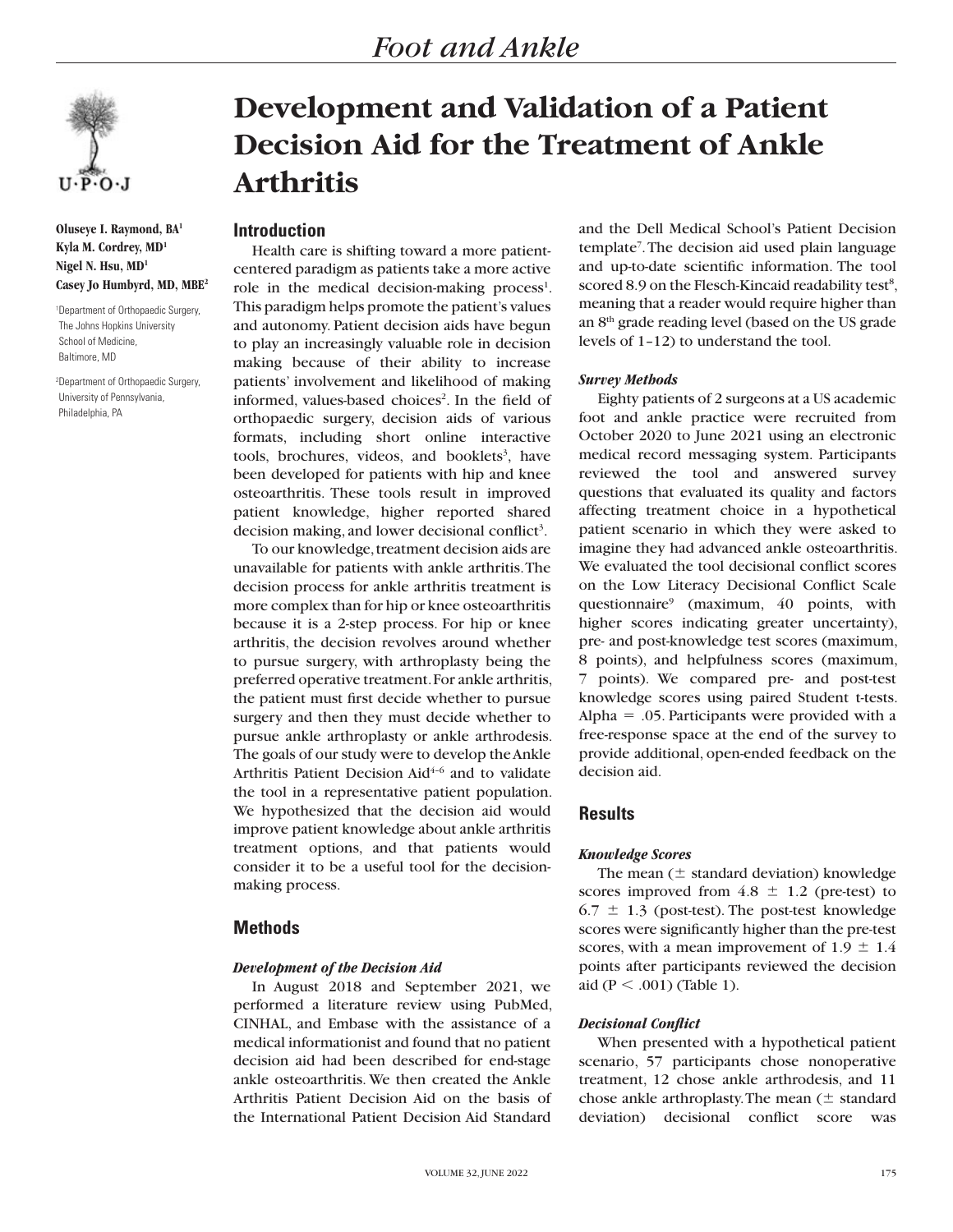| Table 1. Treatment Choices, Decisional Conflict Scores, and |
|-------------------------------------------------------------|
| Knowledge Scores for the Ankle Arthritis Patient Decision   |
| Aid                                                         |

| <b>Parameter</b>                       | Mean $\pm$ SD |        |
|----------------------------------------|---------------|--------|
| Decisional conflict score <sup>1</sup> | $4.1 + 5.7$   |        |
| Knowledge scores <sup>2</sup>          |               |        |
| Pre-test                               | $4.8 + 1.2$   | < 0.01 |
| Post-test                              | $6.7 + 1.3$   |        |

SD, standard deviation.

1 The decisional conflict score was calculated using the Low Literacy Decisional Conflict Scale, which consists of questions to assess choice difficulty. Higher scores indicate greater difficulty deciding decisively between treatment options (maximum score, 40 points).

2 The knowledge score was the number of author-designed true/false questions covering the risks, benefits, and outcomes of the treatment options that each participant answered correctly (maximum score, 8 points).

 $4.1 \pm 5.7$ , indicating minimal uncertainty when deciding (Table 1).

#### *Factors Influencing Decision*

The factors most frequently noted by participants as having "great" influence in their treatment choice were, "I would like to maintain a high level of activity" (73%,  $n = 58$ ), "risk of surgical complications" (44%,  $n = 35$ ), "recovery time" (41%,  $n = 33$ ), and "risk of increased rate of arthritis in adjacent joints" (40%,  $n = 32$ ) (Table 2). Factors that many participants indicated as having no influence on their choice were, "I know someone who has experienced ankle fusion" (79%,  $n = 63$ ) and "I know someone who has experienced ankle replacement" (78%,  $n = 62$ ) (Table 2).

Most participants in all age groups (except 75 and older) cited maintaining a high level of physical activity as a factor that greatly influenced their choice. Most participants who were greatly influenced by a desire to maintain a high level of activity chose nonoperative intervention ( $n = 36, 62\%$ ). Of those in this group who chose surgery, 11 (50%) chose ankle arthrodesis and 11 (50%) chose ankle arthroplasty.

#### *Helpfulness*

The mean helpfulness score was  $5.9 \pm 1.2$ . Most participants somewhat agreed (30%,  $n = 24$ ) or strongly agreed (58%,  $n = 46$ ) with the following statement: "The Ankle Arthritis Patient Decision Aid would be helpful if I actually had to decide between treatment options for ankle arthritis".

#### *Decision Aid Quality*

Fifty-eight participants (73%) thought the decision aid contained a balanced representation of the treatment options, and 57 (71%) found the amount of information presented to be "just right" (Table 4). Most participants (69%,  $n = 55$ ) found the tool easy to understand. Twenty-one participants (26%) had medium difficulty understanding the tool. The mean quality rating was greater than 3 for each aspect of the decision aid (treatment option descriptions, advantages and disadvantages for each option, and the direct comparison of each option), suggesting that the tool contained information of good to excellent quality.

## **Discussion**

The Ankle Arthritis Patient Decision Aid was created to support patients with advanced ankle osteoarthritis in choosing among ankle arthroplasty, ankle arthrodesis, and nonoperative treatment. Participants' knowledge of treatment options increased significantly after reviewing the decision aid, and decisional conflict was low. Factors that greatly affected participants' treatment choices included risk of complications, recovery time, risk of increased rate of arthritis in adjacent joints, and desire to maintain a high level of physical activity. Participants considered the decision aid to be helpful, unbiased, understandable, and containing high-quality information. The increase in knowledge scores, low decisional conflict scores, and overall positive evaluations of the Ankle Arthritis Patient Decision Aid support the validity of the tool.

When presented with a hypothetical scenario in which they were asked to imagine that they developed advanced ankle osteoarthritis, most participants chose nonoperative treatment. This finding is expected because nonoperative treatment is

**Factor Degree of Influence, N (%)**<br> **Rone Some None Some Great** Recovery time 33 (41) 33 (41) 33 (41) Risk of operative complications and the set of the set of the set of the set of the set of the set of the set of the set of the set of the set of the set of the set of the set of the set of the set of the set of the set of I would like to maintain a high level of activity and the state of the state of the state of activity and the state of the state of the state of the state of the state of the state of the state of the state of the state of I know someone who has experienced ankle replacement 62 (78) 8 (10) 10 (13) I know someone who has experienced ankle fusion and the state of the state of the state of (8.8) 10 (13) 10 (13) Risk of wearing out the implant over time 16 (20) 16 (20) 45 (56) 19 (24) Risk of increased rate of arthritis in adjacent joints 8 (10) 40 (50) 32 (40)

**Table 2. Common Considerations and Their Influence on Participant Decision-Making Regarding Nonoperative Treatment, Ankle Arthrodesis, and Ankle Arthroplasty for Treatment of Ankle Osteoarthritis.**